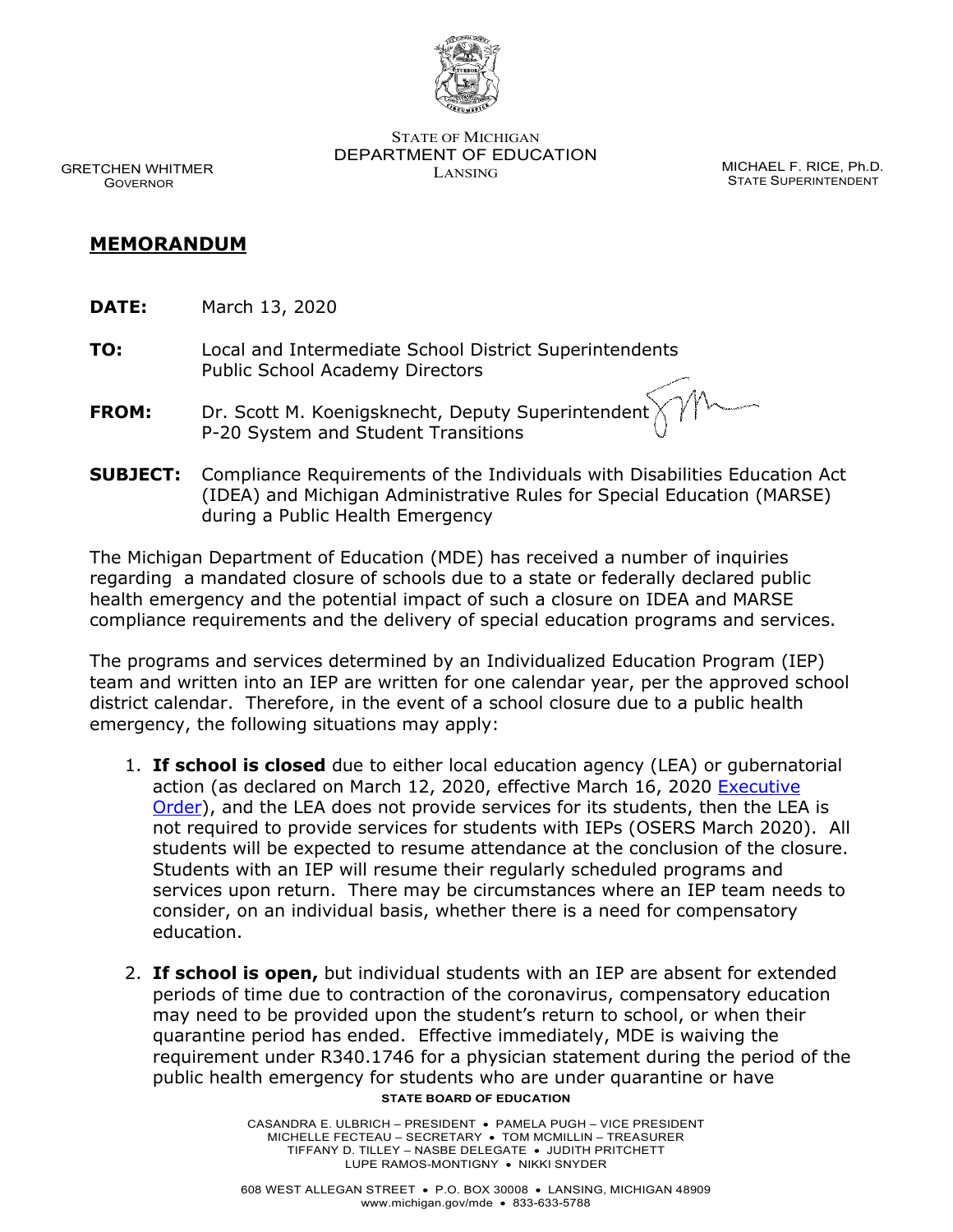contracted the coronavirus. This waiver will apply only during this time period and will end at the conclusion of the public health emergency.

For any student with an IEP whose absence due to the coronavirus extends beyond the date that school resumes for all students, or beyond the end of the public health emergency, the waiver will not apply to the additional days of absence.

- 3. **If school is closed,** but all students are provided an opportunity to **learn from a distance:**
	- a) Under the IDEA, every student with an IEP is entitled to receive a free appropriate public education (FAPE), which includes specially designed instruction based on a student's unique needs designed to ensure the student makes progress in the general curriculum and toward meeting IEP goals. *34 C.F.R. §§300.39 and 300.320.*
	- b) Districts must consider the technology needs of each student with an IEP in order to provide access to regular and special education services. If additional technology is needed for a student to receive FAPE, it must be provided by the school, at no charge to the student. *34 C.F.R. §300.105.* Schools must be prepared to provide appropriate technology and access to high speed internet on a case-by- case basis.
	- c) Upon return to normal school operations, each IEP team for students with an IEP must review the provision of FAPE during the period of distance learning, to determine whether compensatory services are warranted in any service area, including instruction and/or any individual therapies. (OSERS March 2020).
	- d) During the same time period, if it is necessary to convene an IEP team meeting, districts may consider a virtual IEP team meeting. However, the determination must be made on a case-by-case basis, must include the parent, and cannot be the only meeting format considered.

## 4. **Student absences:**

- a) If a parent chooses to keep a student with an IEP home for precautionary measures, the district is not obligated to provide homebound services or to consider the need for compensatory education.
- b) If a district excludes a student with an IEP who is at-risk of health complications, the exclusion may be considered a change of placement. (OSERS March 2020).

## 5. **Students currently receiving homebound services:**

- a) If all schools are closed for a period, refer to number one above.
- b) If all schools are open and the **parent requests** that the district does not provide services due to health and safety concerns, the student is considered absent and the *district is not required to make up services.*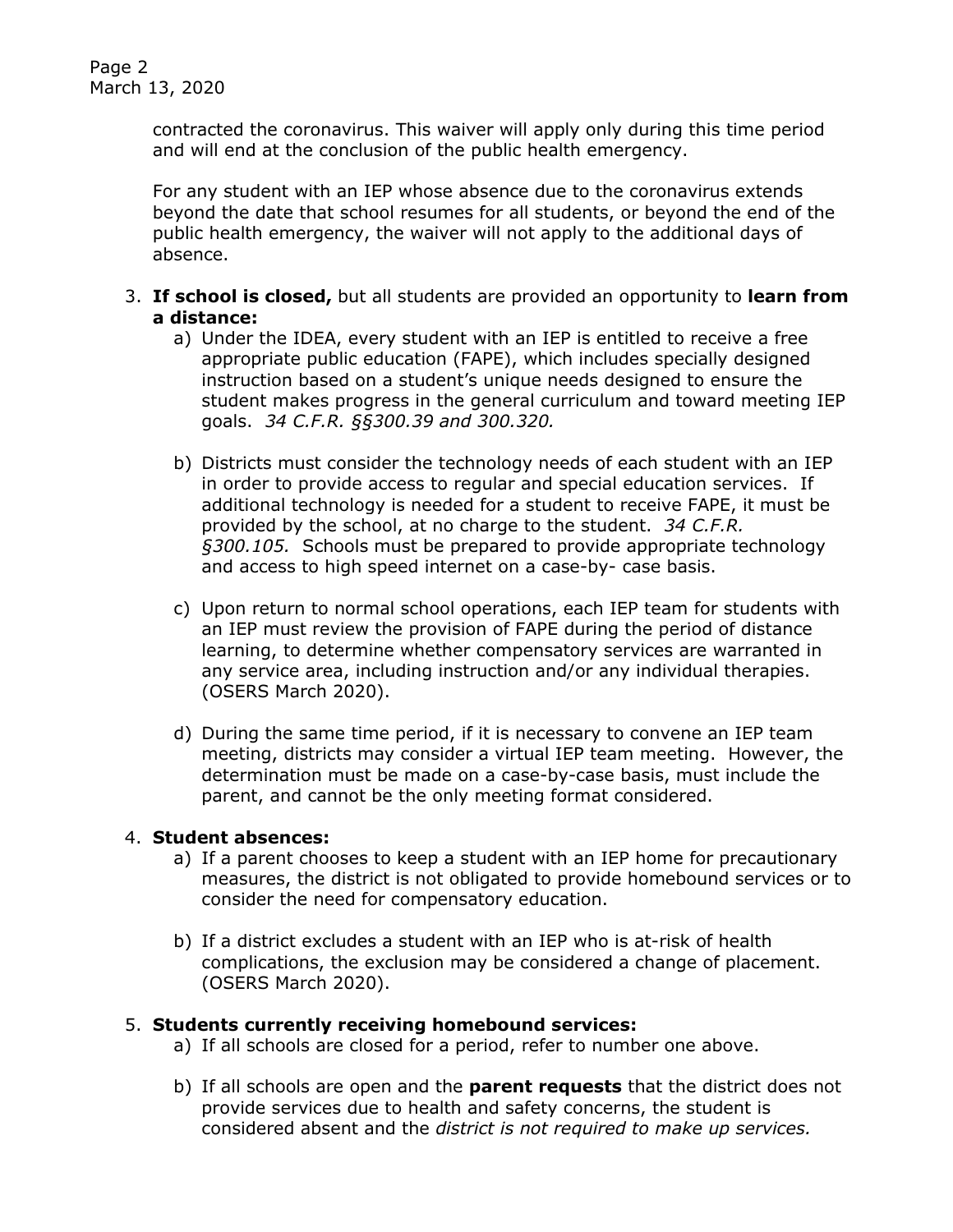c) If all schools are open and the **district determines**, for health and safety reasons, that staff will not provide homebound services during the public health emergency, the district must review the IEP, if applicable, and determine what, if any, services must be made up.

R 340.1721b of the Michigan Administrative Rules for Special Education allow for extension of initial evaluation or re-evaluation timelines, if agreed to in writing by the parent and public agency prior to the evaluation due date.

- 1. **Annual review IEP** timelines cannot be extended and *will result in untimely data submission*. The MDE will issue Data Alert for annual IEPs not completed in a timely manner due to mandatory school closure as a result of a public health emergency. *Corrective Action will not be issued*.
- 2. **Initial evaluation timelines** can be extended through an Agreement to Extend Evaluation Timeline, with *no impact on timely data submission*.
- 3. **Reevaluation timelines** can be extended through an Agreement to Extend Evaluation Timelines.
	- a. Timeline extensions that result in completion of a re-evaluation prior to the 3-year reevaluation due date will not result in an untimely data submission.
	- b. Timeline extensions that extend beyond the 3-year re-evaluation due date will result in untimely data submission. The MDE will issue Data Alerts for annual IEPs 3-year re-evaluations not completed within the 3-year timeline, due to mandatory school closure as a result of a Public Health Emergency. *Corrective Action will not be issued*.

All educational decisions for student with IEPs must be made on an individual basis and consistent with the Individuals with Disabilities Education Act (IDEA) and the Michigan Administrative Rules for Special Education (MARSE).

The Office of Special Education and Rehabilitation Services (OSERS) has recently created a webpage designed to provide information and resources for schools and school personnel regarding COVID-19 [https://www.ed.gov/coronavirus.](https://www.ed.gov/coronavirus) One of the resources released aligns with Michigan's guidance above regarding the provision of services for students with disabilities during this public health emergency. The document is titled *Questions and Answers on Providing Services to Children with Disabilities During the Coronavirus Disease Outbreak* and can be accessed at [https://www2.ed.gov/policy/speced/guid/idea/memosdcltrs/qa-covid-19-03-12-](https://www2.ed.gov/policy/speced/guid/idea/memosdcltrs/qa-covid-19-03-12-2020.pdf) [2020.pdf](https://www2.ed.gov/policy/speced/guid/idea/memosdcltrs/qa-covid-19-03-12-2020.pdf)